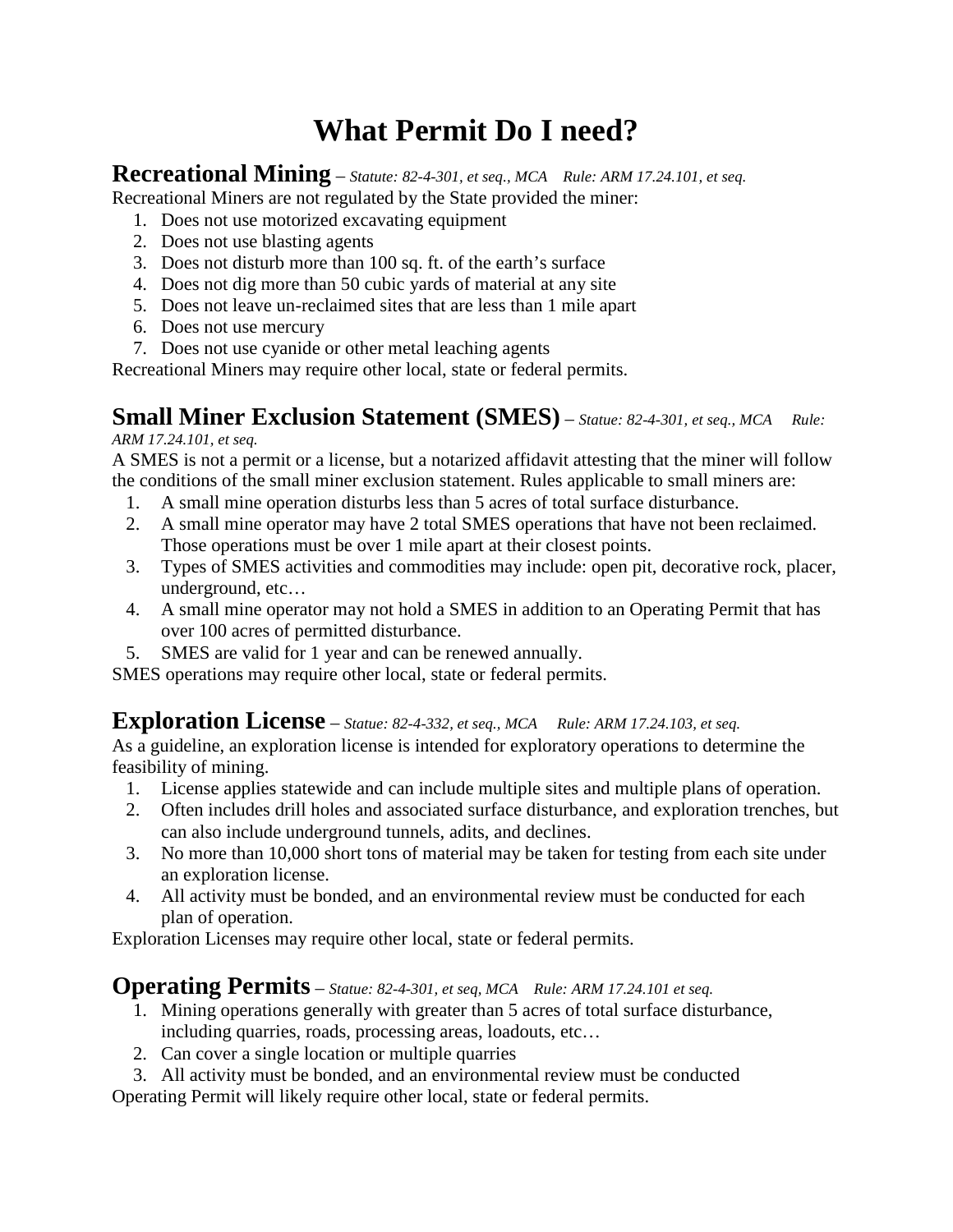



# **State of Montana** Department of Environmental Quality Small Miner Exclusion Statement

The Small Miner Exclusion Statement (SMES) is administered by the Department of Environmental Quality (DEQ) Mining Bureau (MB). The SMES is not a mining permit but is an exclusion from the requirement to obtain a mining permit. The SMES is an agreement that a miner signs attesting that they will follow the rules and conditions of the exclusion statement in order to be exempted from obtaining a full mining permit.

The following notes and Frequently Asked Questions are meant to summarize the legal requirements and department policies related to the SMES program. However, this should not be relied upon as a comprehensive list of all legal requirements. Rather, the small miner should refer to the provisions of the Metal Miner Reclamation Act (MMRA) and Administrative Rules of Montana (ARM) to identify all compliance requirements.

#### **SMES Laws and Rules**

The following outlines some of the basic framework related to SMES compliance. The list is not comprehensive, so please take some time to read over all of the provisions of state law applicable to the SMES. The MMRA provisions are set forth in Sections 82-4-303(30) and 82-4-305 of the Montana Code Annotated and ARM 17.24.101 through 102, and 17.24.180 through 189.

- Size Limit Total surface disturbance cannot exceed 5 acres.
	- o Disturbance generally includes all land associated with the mining operation such as excavated ground, waste dumps, roads, conveyor systems and load-out areas.
	- o Access roads can be bonded and once bonded, that acreage can be deducted from the total disturbed acreage.
- Reclamation Reclamation is generally not required for SMES sites, with the exception of placer operations. All disturbance associated with a placer operation must be reclaimed within 6 months after cessation of mining.
- Number of SMES per person or company A small miner may hold up to 2 SMES that disturb up to 5 acres each. A small miner may hold additional SMES after first fully reclaiming an earlier operation.
- SMES Location:
	- o SMES held by the same operator must be located at least 1 mile apart.
	- o Discontiguous sites are allowed within a 1-mile diameter, provided that they are part of the same operation, and the total disturbance is under 5 acres.
	- o SMES may not be located on ground previously operated under an Operating Permit.
	- o SMES may not be located on ground previously reclaimed by a public agency.

### **Getting Started**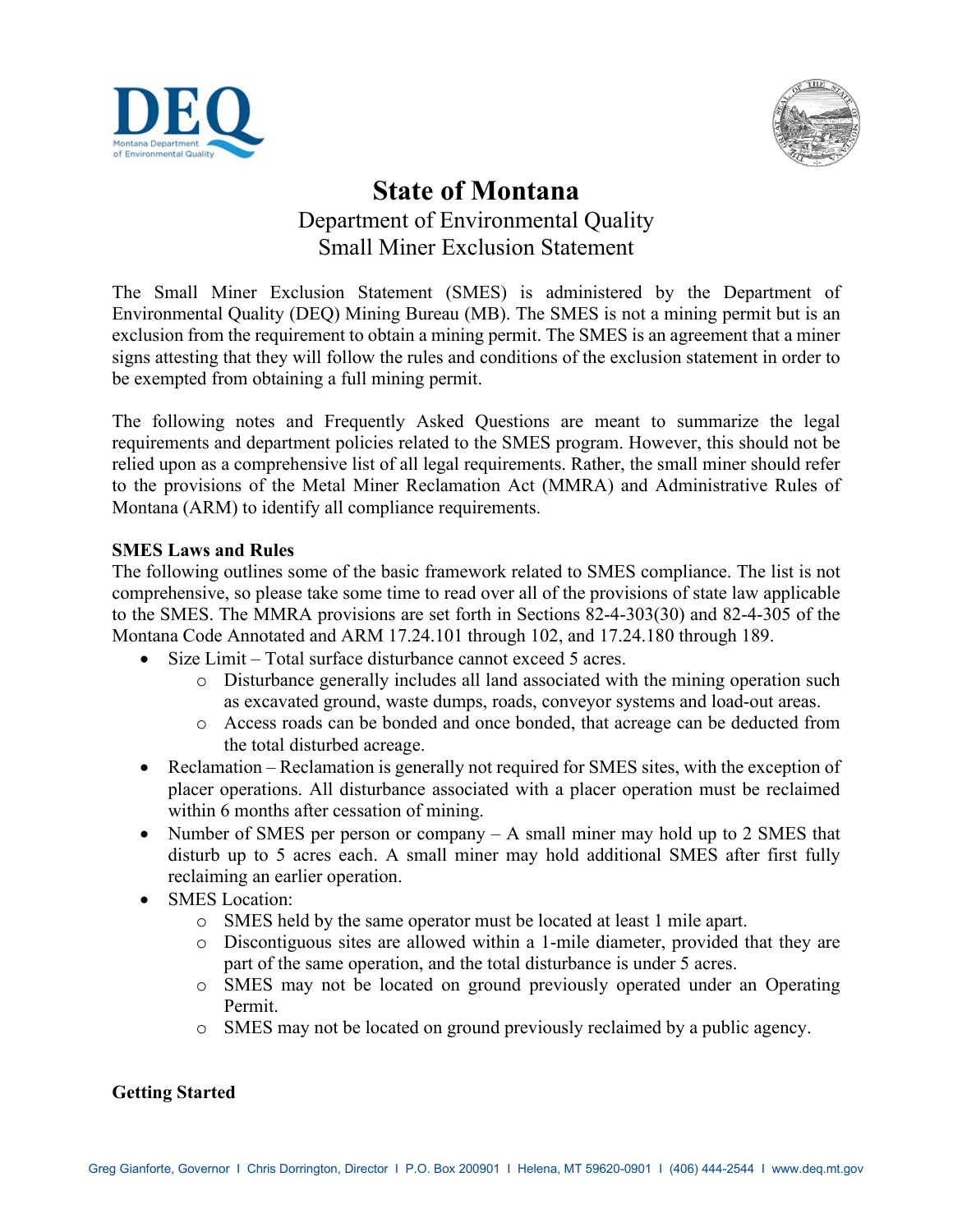A SMES agreement must be submitted for each individual operation. Once a SMES agreement has been submitted to DEQ, the small miner may commence mining activity with the exception of placer mines. Small miners wishing to placer mine must first submit a \$10,000 reclamation bond. If the placer miner thinks the bond may be calculated at less than \$10,000, the SMES Placer Addendum can also be submitted in order for DEQ to calculate an appropriate reclamation bond. Placer mining cannot proceed until the reclamation bond has been posted, and DEQ has issued a Notice of Receipt.

#### **Annual Renewals**

The authority to mine granted by the SMES must be renewed annually. All SMES expire at the end of the calendar year. An annual renewal form must be submitted before mining commences each year. Renewals are valid for the remainder of the calendar year in which they are submitted. Renewals can be submitted to DEQ no earlier than December 1<sup>st</sup> of the year preceding the calendar year in which it would become valid. Renewals can be submitted any time during the calendar year; however, a renewal MUST be submitted before mining commences each year. DEQ will email a reminder to renew and a current renewal form near the end of each calendar year. However, DEQ will not send paper reminder letters.

#### **Field Inspections**

In general, DEQ or other authorized parties will inspect the site during the first season of operation, subject to staff availability. DEQ may also conduct site inspections during following seasons. Small miners conducting placer mining who have completed reclamation must make a request to DEQ for release of the associated bond. DEQ will conduct an inspection of the site before determining whether release of the reclamation bond is appropriate. DEQ will typically conduct no more than one reclamation inspection per year at the miner's request. No reclamation inspections will be scheduled while snow is on the ground as it is not feasible to adequately assess reclamation progress.

#### **Site Status**

SMES sites fall into three status categories; Active, Inactive, and Closed. Active sites are up to date on annual renewals. Inactive sites are not up to date on annual renewals and remain unreclaimed. Closed sites are those that have been fully reclaimed, and for placer sites, the full amount of the reclamation bond has been released.

As stated previously, each small miner may hold up to 2 SMES. Only sites that are categorized as Closed do not count against a small miner's 2 allowable SMES. Any site that is categorized as Active or Inactive is included in the total number of SMES that can be held by a small miner.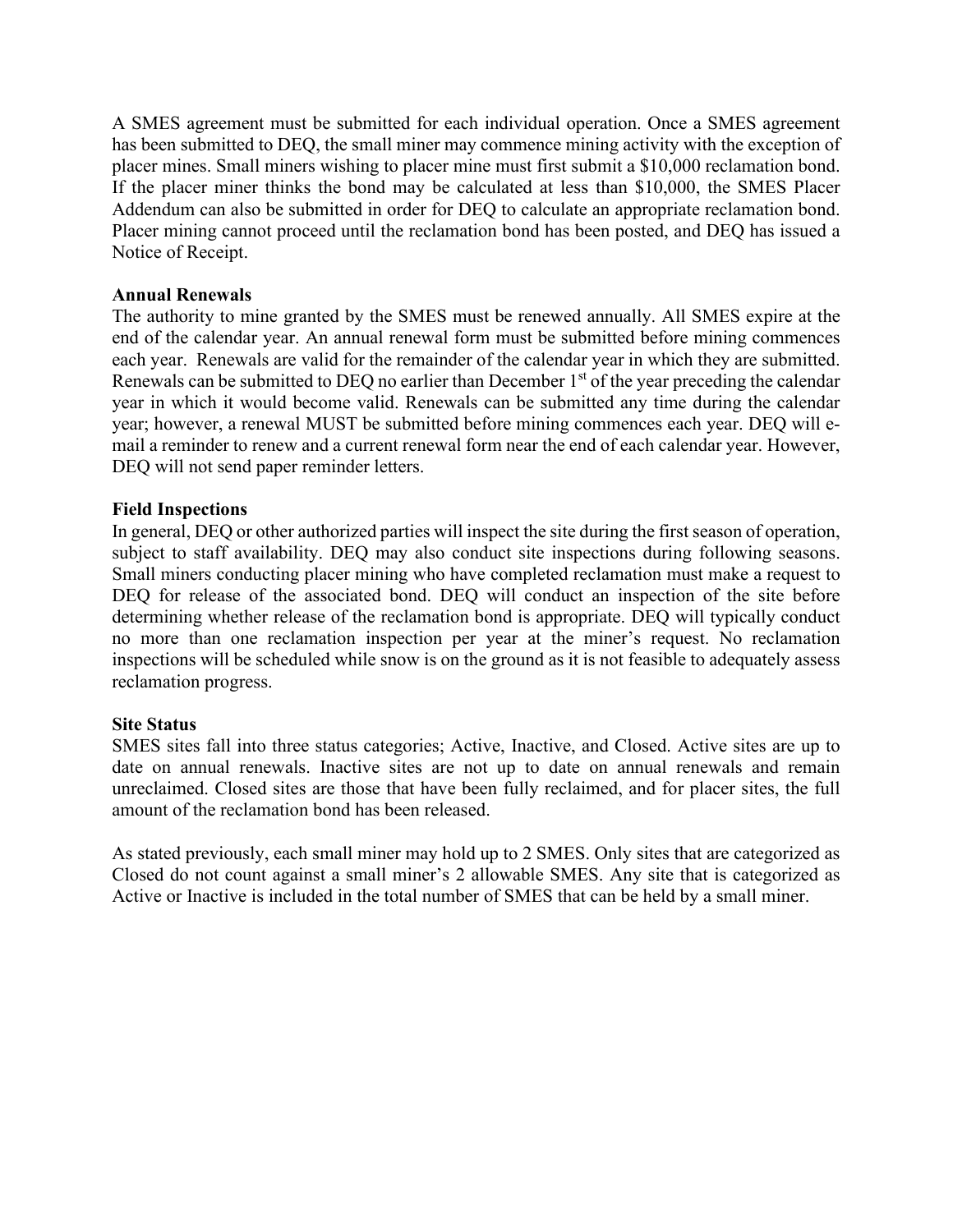# **Frequently Asked Questions**

### **1. What mining activities do not require a SMES?**

All of the following criteria must be met in order to be categorized as "Recreational Mining", which is not regulated by the State:

- 1. Does not use motorized excavating equipment
- 2. Does not use blasting agents
- 3. Does not disturb more than 100 sq. ft. of the earth's surface
- 4. Does not dig more than 50 cubic yards of material at any site
- 5. Does not leave unreclaimed sites that are less than 1 mile apart
- 6. Does not use mercury
- 7. Does not use cyanide or other metal leaching agents

Recreational Miners may need other local, state, or federal permits to operate.

## **2. Is a SMES required for high banking or suction dredging?**

Review the above "recreational mining" criteria to determine if your high banking activity may require a SMES. Suction dredging does require a suction dredge permit, which is administered by the DEQ Water Quality division. Please contact the Water Quality Division at (406)444-5546 to receive the most updated forms.

## **3. What mined commodities are regulated by the Mining Bureau?**

This question is better answered by identifying what commodities are *not* regulated by the HRMB:

- Oil and gas are regulated by the Department of Natural Resources and Conservation (DNRC) Board of Oil and Gas Conservation program.
- Coal and uranium mining is regulated by the DEQ Coal program.
- Sand, gravel, clay, and soil mining is regulated by the DEQ Opencut program.
- Suction dredging is regulated by the DEQ Water Protection program.

## **4. Does DEQ administer mineral rights or mining claims?**

No. Mineral rights and mining claim regulation is a function of the federal Bureau of Land Management (BLM).

#### **5. I have a permit to mine from the US Forest Service or BLM. Do I also need permission from DEQ?**

Yes. DEQ regulates mining activity on state, federal, and private land. DEQ does not regulate mining activity within a reservation boundary.

## **6. Do I need a SMES or OP to mine on my own private land?**

Yes. DEQ regulates mining activity on state, federal, and private land. DEQ HRMB does not regulate mining activity within a reservation boundary.

## **7. Is a SMES or OP from the DEQ Mining Bureau the only permit I need?**

Sometimes. While DEQ can provide you a list of common permits you may also need, it is the responsibility of the miner to know and to obtain all necessary permits before the operation commences.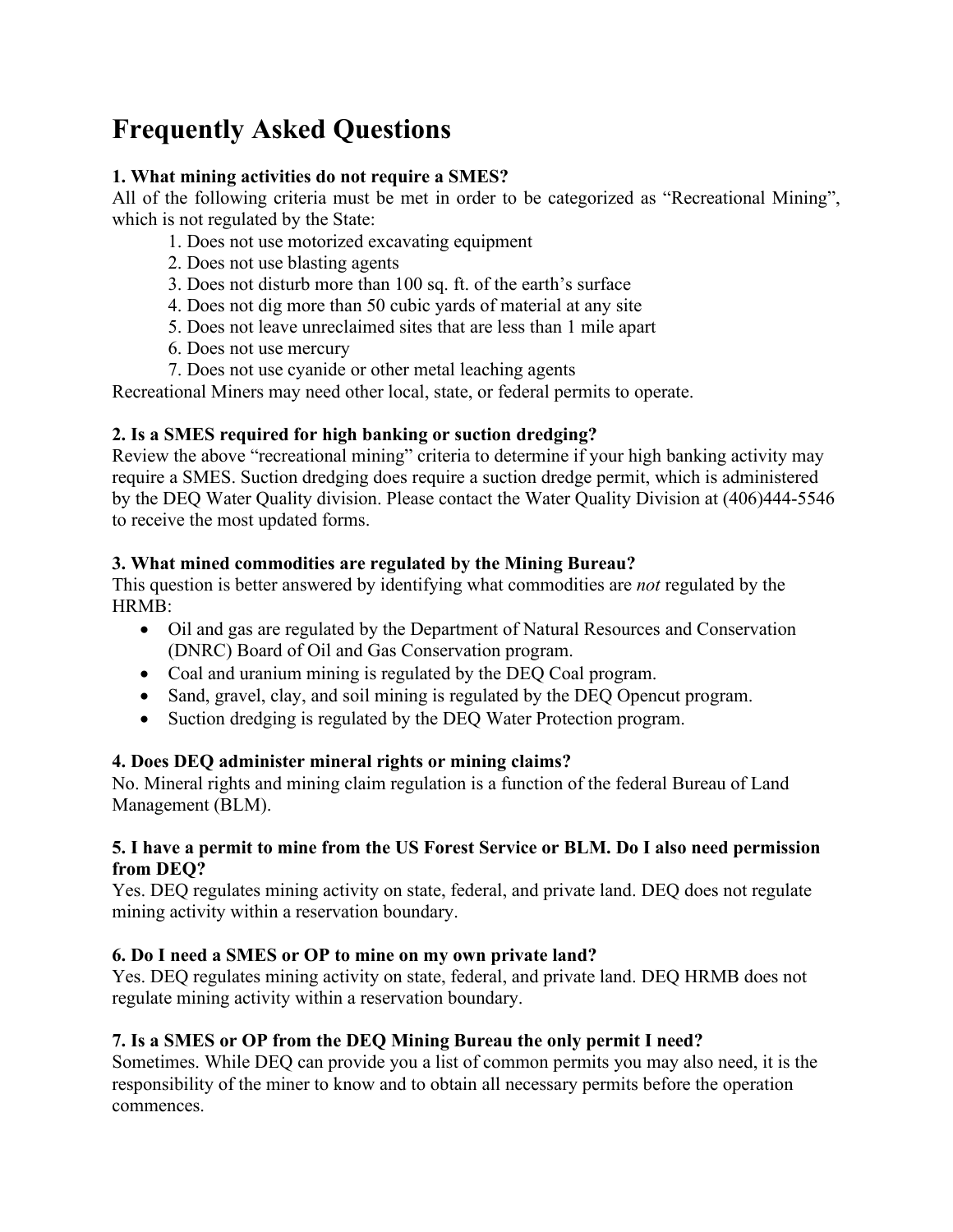#### **8. How much does a SMES cost? How much is the cost to renew my SMES annually?** SMES and SMES renewals do not have an associated fee.

#### **9. Whom should I contact if I have questions about the SMES program?**

Please email us at [DEQSMESandExploration@mt.gov](mailto:DEQSMESandExploration@mt.gov) or call (406) 444-6460 to learn more about the program.

# **State of Montana** Department of Environmental Quality Small Miner Exclusion Statement **Completeness Checklist**

☐ Signed Agreement Form

 $\Box$  Placer Addendum (if applicable)

 $\Box$  Map 1. – Overview Map showing project location

 $\Box$  Map 2. – Detailed Map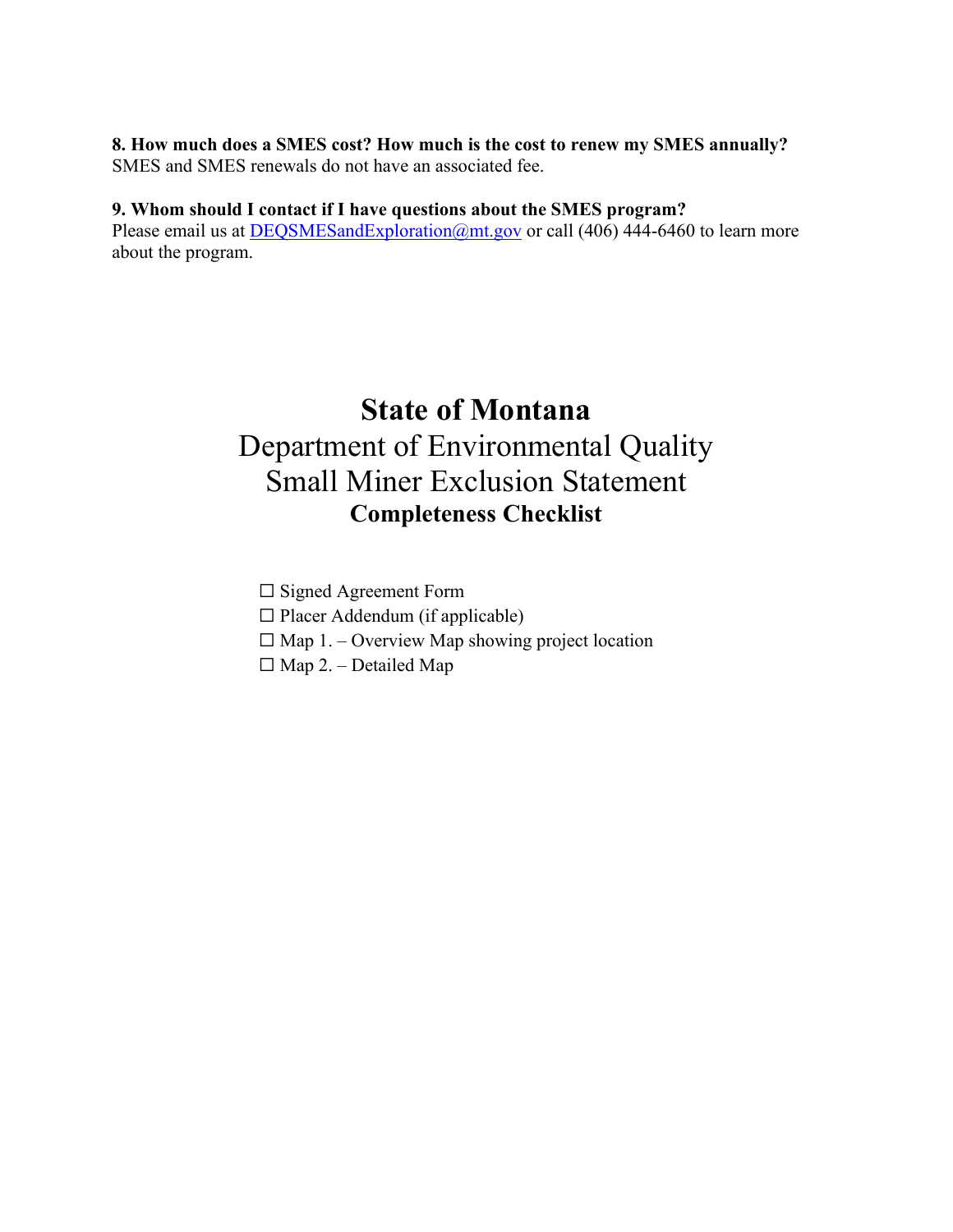# THIS MAY NOT BE THE ONLY LICENSE OR PERMIT YOU NEED

## **State of Montana Permits**

**310 Permit** –For work proposed in streams, wetlands, floodplains, and other water bodies. One joint application form is available to apply for several different Local/State/Federal permits. See: <http://dnrc.mt.gov/licenses-and-permits/stream-permitting/310-permit-applications>

**Montana Pollutant Discharge Elimination System (MPDES) Permit** – for projects that have a surface water discharge. See:<http://deq.mt.gov/Water/permits/Discharges>

**Montana Ground Water Pollution Control System (MGWPCS) Permit – for projects that** have a groundwater discharge. See:<http://deq.mt.gov/water/wqinfo/MGWPCS>

**Stormwater Pollution Prevention** – for projects that have the potential to contribute sediment or pollution to surface waters from surface disturbances as a result of a storm event. See: <http://deq.mt.gov/Water/StormWater/StormSystems>

**Suction Dredge Permit** – for projects that utilize a suction dredge. Call: (406)444-5546

**Sage Grouse** – In response to Senate Bill 261 and Executive Orders 10-2014 and 12-2015, many DEQ permits and approvals in sage grouse core, general, or connectivity habitat, received on or after January 1, 2016, must include a letter of comment from the Sage Grouse Habitat Conservation Program. See:<https://sagegrouse.mt.gov/>

### **Federal Authorizations**

**MSHA** – Contact the MSHA field office in Helena by calling (406)441-1180 or e-mailing [petty.curis@dol.gov](mailto:petty.curis@dol.gov)

**USFS** – Contact local USFS office. See:<https://www.fs.usda.gov/r1/>

**BLM** – Contact local BLM office. See:<https://www.blm.gov/montana-dakotas>

**US Army Corp of Engineers 404 Permit** – may be required for any work in streams or wetlands See: [http://www.usace.army.mil/Missions/Civil-Works/Regulatory-Program-and-](http://www.usace.army.mil/Missions/Civil-Works/Regulatory-Program-and-Permits/Obtain-a-Permit/)[Permits/Obtain-a-Permit/](http://www.usace.army.mil/Missions/Civil-Works/Regulatory-Program-and-Permits/Obtain-a-Permit/)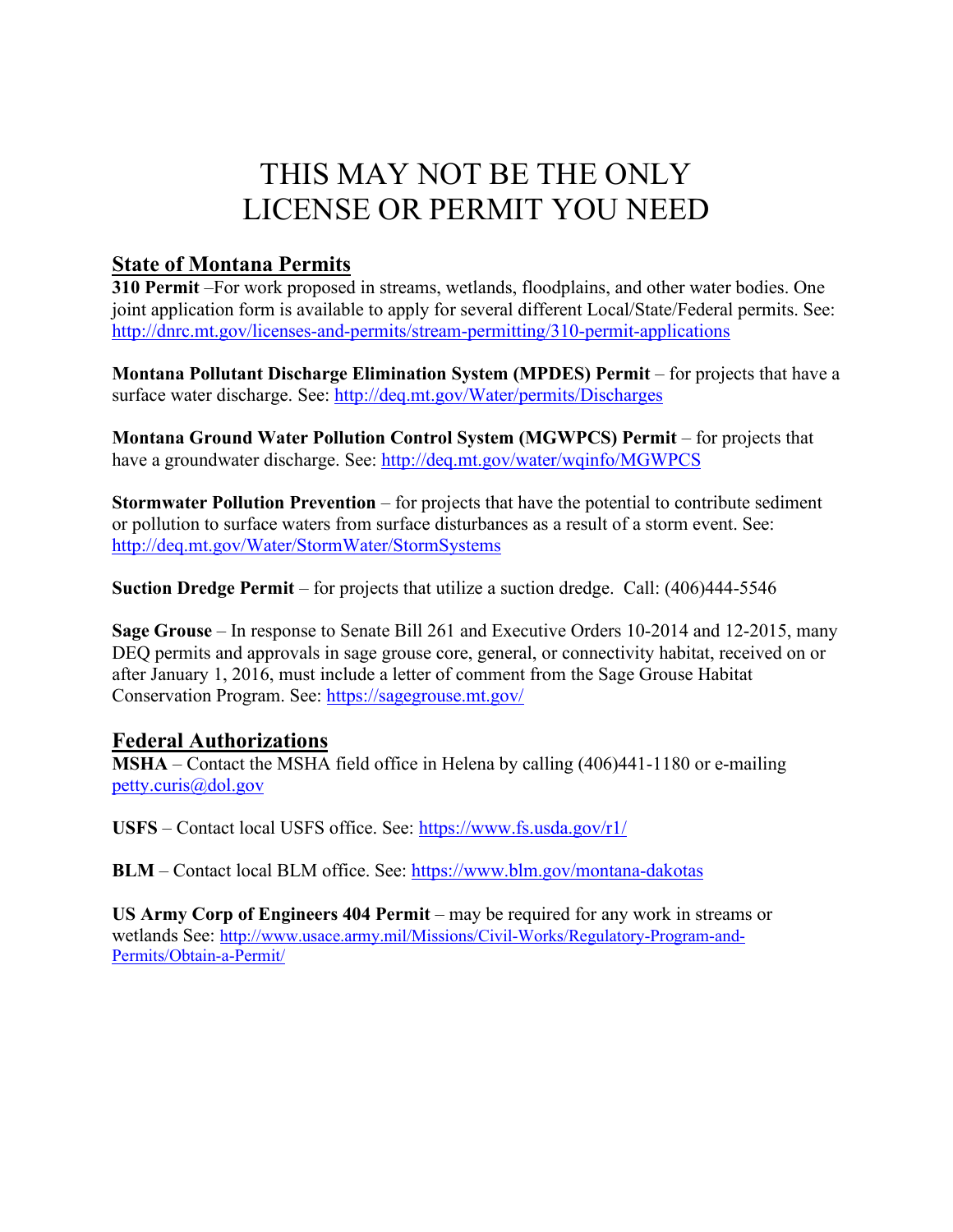



# **SMALL MINER EXCLUSION STATEMENT (SMES)**

| 1. SMES # $(DEQ$ Use Only:                           |                   |  |
|------------------------------------------------------|-------------------|--|
| 2. SMES Holder Contact Information:<br>Company Name: | Phone Number:     |  |
|                                                      |                   |  |
|                                                      |                   |  |
|                                                      |                   |  |
| <b>3. SMES Location Information:</b>                 |                   |  |
|                                                      |                   |  |
| Site or Claim Name:                                  |                   |  |
|                                                      | Landowner:        |  |
| 4. Type of Mining Operation (circle all that apply): |                   |  |
| Placer/Dredge<br>(Also complete Placer Addendum)     | Other (describe): |  |

**5. Mining Plans:** General description of mining operation including mineral/commodity to be mined:

**6. MAPS: Please include 2 maps.** (Section 82-4-305, Montana Code Annotated [MCA]) These maps must be of a higher quality than a sketch or drawing. Maps created on GoogleEarth or on a USGS 1:24,000 map are acceptable.

- 1.) Overview map showing project location in reference to nearest town/city.
- 2.) Detailed map of project site labeling all project disturbances (new or improved roads, quarries, processing areas, loadout areas, new temporary and permanent buildings, fuel storage area, water crossings, etc.)

#### **7. Please be advised that:**

The filing of a SMES does not convey a right to occupy land not owned by the small miner. A small miner is responsible for obtaining a lease or other authorization from the landowner to occupy the land on which the small miner plans to conduct mining activity. The Department of Environmental Quality (DEQ) does not confirm whether the small miner has obtained such authorization and does not resolve any disputes regarding access between a small miner and the landowner.

The operator shall allow DEQ, at reasonable times and upon presentation of appropriate credentials, to enter upon and have access to, any and all lands covered by this SMES and to inspect, obtain or monitor any activities associated with the operation and SMES.

Signature of SMES Holder Date

<sup>\*\*</sup> For SMES that are not Placer/Dredge, the authority to mine will commence upon DEQ's receipt of this form. All SMES will expire at the end of the current calendar year. SMES may be renewed annually during each calendar year. \*\*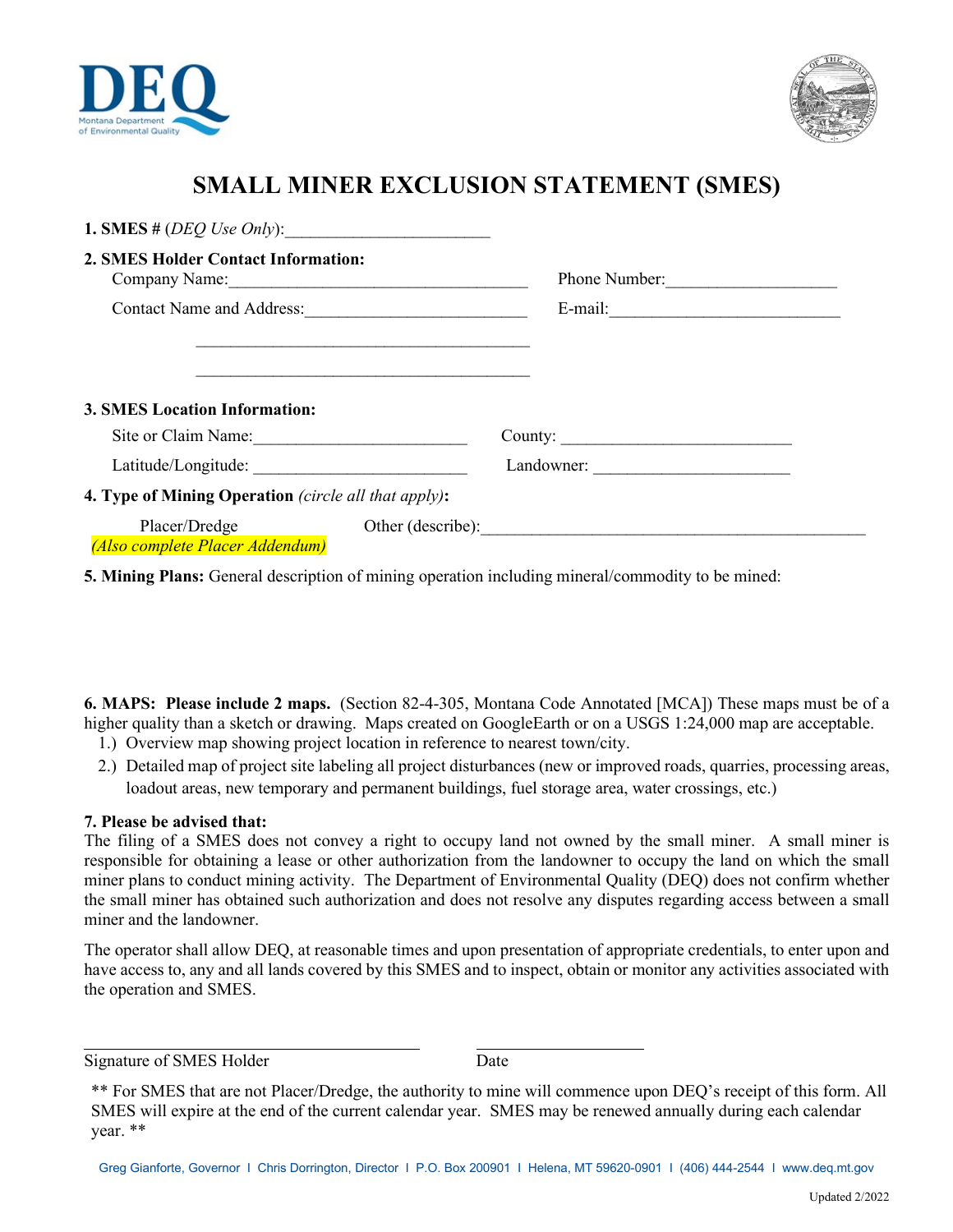The Montana Metal Mine Reclamation Act, Section 82-4-305(1) Montana Code Annotated (MCA), requires holders of Small Miner Exclusion Statements (SMES) to annually agree in writing:

# **AGREEMENT**

The undersigned person, firm, or corporation, states and agrees that they (it), in consideration for their (its) exemption from the permit and license requirements of Part 3, Chapter 4, Title 82, Montana Code Annotated (MCA):

- 1. that the small miner will not pollute or contaminate any stream;
- 2. that the small miner will provide protection for human and animal life through the installation of bulkheads installed over safety collars and the installation of doors on tunnel portals;
- 3. that the small miner will provide a map locating their mining operations. Such map shall be to a size and scale as determined by the department;
- 4. if the small miner's operations are placer or dredge mining, that the small miner shall salvage and protect all soil materials for use in reclamation of that site and shall reclaim all land disturbed by the operations to comparable utility and stability as that of adjacent areas; and

Further, the undersigned hereby certifies as follows:

- 1. If the small miner is a natural person, that:
	- (i) No business association or partnership of which he is a member or partner has a small-miner exemption; and
	- (ii) No corporation of which he is an officer, director, or owner of record of 25% or more of any class of voting stock has a small-miner exemption; or
- 2. If the small miner is a partnership or business association, that:
	- (i) None of the associates or partners holds a small-miner exemption; and
	- (ii) None of the associates or partners is an officer, director, or owner of 25% or more of any class of voting stock of a corporation that has a small-miner exemption; or
- 3. If the small miner is a corporation, that no officer, director or owner of record of 25% or more of any class of voting stock of the corporation:
	- (i) Holds a small-miner exemption;
	- (ii) Is a member or partner in a business association or partnership that holds a small-miner exemption;
	- (iii) Is an officer, director or owner of record of 25% or more of any class of voting stock of another corporation that holds a small-miner exemption.

| Name           | Signature |
|----------------|-----------|
| Address        | Title     |
| City/State/Zip | Phone     |

E-mail address